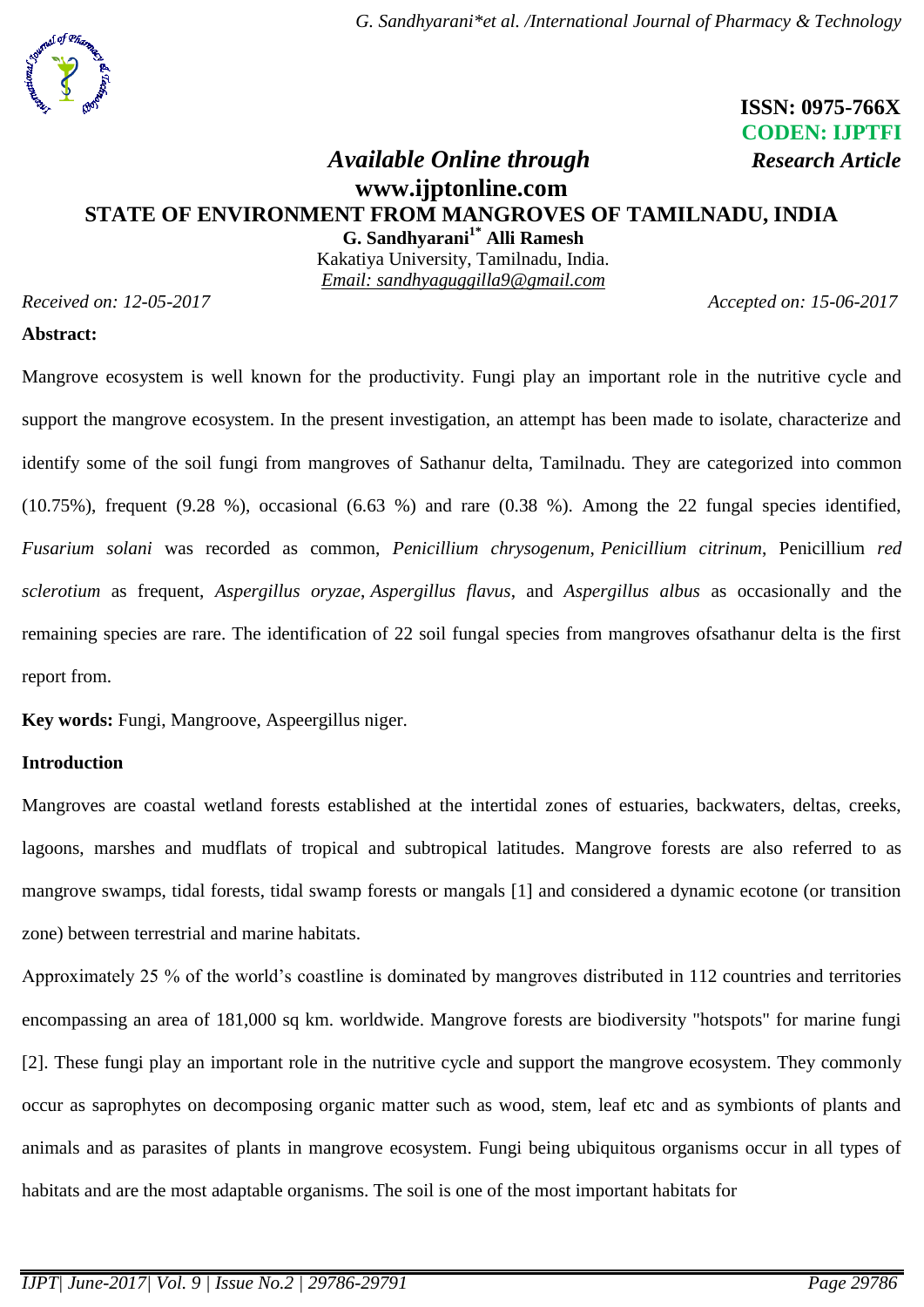*G. Sandhyarani\*et al. /International Journal of Pharmacy & Technology* microorganisms like bacteria, fungi, yeasts, nematodes, etc. [3]. Mangrove species diversity is well known for animals and plants, but poorly known for other organisms such as fungi.An account of diversity and ecology of fungi colonizing in litter of mangroves of east coast of India, Godavari and Krisna (Andhra pradesh), Pichavaram (Tamil Nadu) and Andaman and Nicober Islands) has been given by Sharma and Vittal [4]. A total 131 species belonging to 77 genera have been reported from four locations of Bay of Bengal region with majority belonging to Ascomycetes (102 species in 65 genera) followed by Anamorphic fungi (27species in 20 genera) and only two Basidiomycetes. Of the 131 manglicolous fungi from Pichavaram of Tamil Nadu, Godavari and Krishna deltas of Andhra Pradesh and Andaman and Nicobar islands, only 22 species were found to be common to all the sites. There were however, 11 fungi found to be common to Godavari, Krisha and Pichavaram mangroves. Of the 17 fungi reported only from Andaman and Nicober islands many are typical mangrove fungi reported from South East Asia. Interestingly some of them were reported from west coast of India also [4]. The mangrove fungi reported from west coast of India are somewhat different from the east coast. The informations on mangrove fungi occurring in Tamilnadu and West Bengal are largely unexplored. However, the recent studies conducted by Ramanathan et al. [5], Kumar and Ghose [6] on Sundarbans mangroves of West Bengal and Gupta et al. [7], mangroves of Tamilnadu coast have provided some information on mangrove fungi in these two important mangrove formations. Mangrove ecosystem in the Sathanur river delta occupies about 58.56 sq.km. Sathanur mangrove ecosystem is the second largest mangrove ecosystem of Tamilnadu next to Bhitarkanika which is in degraded state although some parts of this mangrove forest show very rich mangrove vegetation as seen in Bhitarkanika. About 34 true mangroves, 42 mangrove associates and 20 obligate mangroves are occupying in Sathanur delta [8]. Several studies in relation to flora and funal diversity have been undertaken in this ecosystem [8]. However, no attempt has been made to assess the microbial diversity form this unique mangrove ecosystem. Hence, in the present study a preliminary attempt has been made to identify some of the soil fungi form this mangrove ecosystem.

#### **Materials and Methods**

Sampling sites of the present study mainly comprises of mangrove forest soil (Site 1), Sathanur river flat (Site 2) Soil nutrient content analysis of site 1 and site 2 revealed that, the pH of the soil samples varied from 5.52-6.70, salinity varies form 0.5-1.04 N and Organic Carbon 0.65-0.80 (%). The N, P, K (Kg/ hect.) varies from 215-285, 9.32-23.0, and 470.42-496.00 respectively. The fungi were isolated from soil samples collected from two different locations of Sathanur delta mangrove forest. The fungal isolates were isolated using different medium viz., Mycological broth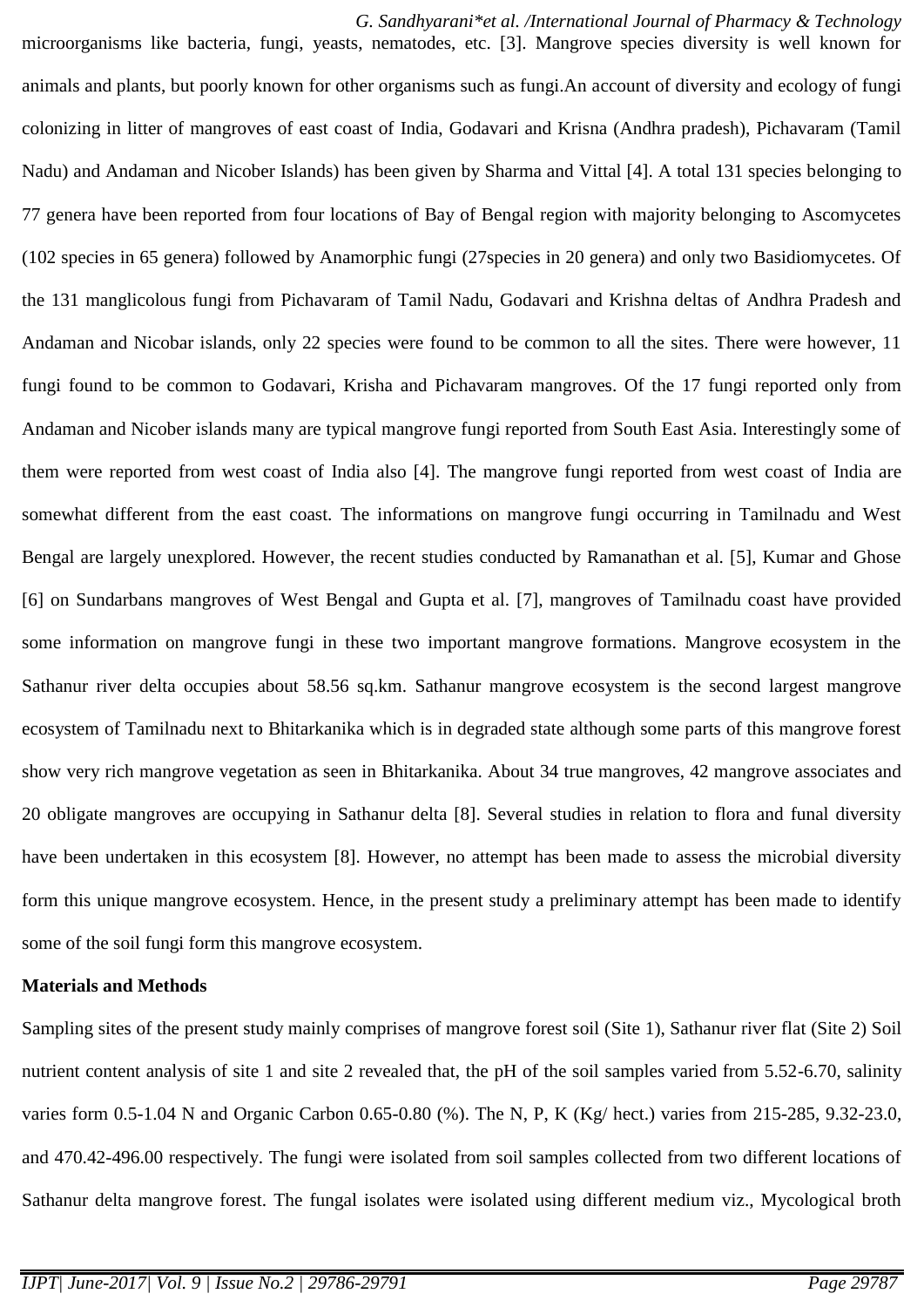*G. Sandhyarani\*et al. /International Journal of Pharmacy & Technology* agar, Potato dextrose agar, Czepeck dox agar, Malt extract agar. One ml soil suspensions (10-4) were inoculated separately in three different petriplates containing above medium separately. Then the plates were incubated at 300C for 7 days. The colony forming units (cfu.) of the fungal isolates were counted. All of the experiments were repeated three times; mean and standard error of cfu were calculated. Further pure cultures of the fungal isolates were maintained and identified microscopically with the help of phase contrast microscope (100 X). The fungal isolates were stained with cotton blue dye for photomicrographs. Morphology and septation of ascospores/ basidiospores/ conidia were used for their identification. In some cases, asci and sterile elements of the ascocarps such as paraphyses and pseudoparaphyses of the fruit bodies were used as characters for identification. The fungi were identified with standard manuals of Marine Mycology, the Higher Fungi [9]. Percentage frequency was calculated as follows:

No. of soil samples in which a particular fungus occurred

% frequency = -----------------------------------------------------

Total No of soils examined

#### **Results and Discussion**

The mangrove soil of Sathanur delta is generally clayey, rich in nitrogen, phosphorus, calcium and potassium content. Soil nutrients viz. N, P, K (kg/ha) and total C (%) contents were generally more in the rainy season did notfollow any common trend with respect to their season as well as site. Similarly soil pH and salinity (mS/cm) did not show very high variation during the study period.

In the present investigation totally 22 species of fungi belonged to 14 genera were identified from two soil samples collected from mangroves of Sathanur delta Tamilnadu, India and were presented in Table 1. Among the total isolates, 13 genera were belonged to Ascomycetes, 1 species/ 1 genus was belonged to Actinobacteria. Among the two study sites, Site 1 (Mangrove soil) harbors comparatively large number of fungal population than Site 2 (River flat soil). The fungi Alternaria alternate exhibits the highest population (x 104 cfu/ g. soil) 23.00, followed by Aspergillus oryzae (22.00) and Phoma spp. (22.00) (Table 1). Fusarium solani was the dominant fungi found in both the study sites (Table 1).

*Fusarium oxysporum, Verticillium spp., Penicillium citrinum, Penicillium red sclerotium* and *Trichoderma viride* was not found in the mangrove soil samples but they were frequently found in the soil samples collected form river flat (Table 1). Similarly the river flat soil is mainly dominated by (% gm. soil) *Trichoderma viride* (22.83), followed by *Trichoderma Virnse* (8.37 %), *Fusarium solani* (5.93), *Penicillium red sclerotium* (4.47), *Streptomyces albus* (3.80)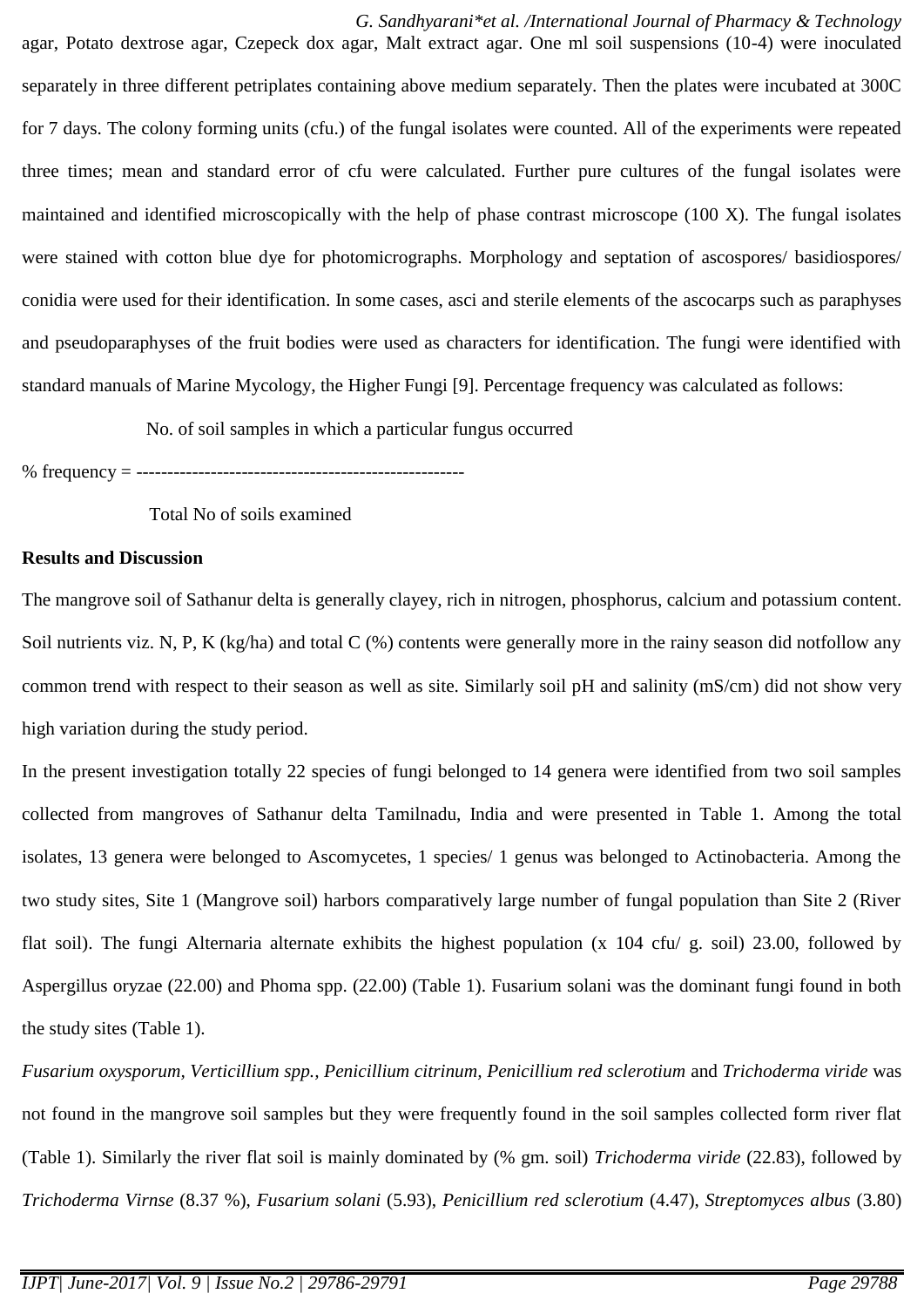*G. Sandhyarani\*et al. /International Journal of Pharmacy & Technology* and *Graphium spp.* (3.65) respectively. Among the 22 fungal species identified, *Fusarium solani* was recorded as common (10.75 %), *Penicillium chrysogenum, Penicillium citrinum, Penicillium red sclerotium* as frequent (9.28 %), *Aspergillus oryzae, Aspergillus niser, Aspergillus flavus,* and *Aspergillus albus* as occasionally (6.63 %) and the remaining species are rare (Table 1). The above soil fungi have been recorded for the first time form mangroves of Sathanur delta, Tamilnadu, India.

Ascomycotina were the most prevalent group of fungi. The abundance of this group of fungi on marine and mangrove substrates has been reported by Hyde and Jones [10] and this might be due to their spores show adaptation to the marine ecosystem by way of production of appendages, which provide buoyancy in water, entrapment and adherence to the substrates, as reported in mangrove wood driftwood and animal substrates [11-13].

Besides the above, Ascomycetes also possess enzyme producing ability and hence they could potentially colonize the lignocellulosic woody substrates. It is observed that the majority of the marine fungi encountered during the current study belonged t

o Ascomycota. The reports of several workers support the same observation [14, 4]. Moreover, the frequency of occurrence and relative abundance of marine fungi from various mangrove forests of world shows variation. This could be attributed to the difference in the species diversity of mangrove ecosystem, age and preference of host substrate, ecological factors etc. In the present study area, the backwater is supporting maximum mangrove coverage area than estuary which in turn supporting the present result of maximum marine mangrove fungi form mangrove environment.

However, the interaction of the marine fungi with the mangrove ecosystem and supply of essential nutrients to the mangrove detrivores is not clearly known. Mangrove fungi constitute the second largest ecological group of the marine fungi [15]. From Indian context about 48 fungal species were found in decomposing Rhizophora debris in Pichavaram, South India [16].

The dominant phylloplane fungi were *Alternaria alternata, Rhizopus nigricans, Aspergillus* and *Penicillium sp*. Seven species of fungi that exist on mangrove leaf surface of Sundarbans of West Bengal has been reported by Pal and Purkayastha [17].

Ten fungal species isolated from the mangrove leaves of Pichavaram are *Aspergillus flavus, A. ochraceus*, *Alternaria alternata, A. tenuissima, Rhizopus nigricans, Penicillum funiculosum, P. pansum, Humicola fuscoatra, Mucorracemosa* and *Fusarium oxysporum*. Among the 10 fungal species *Alternaria alternata and Rhizopus nigricans*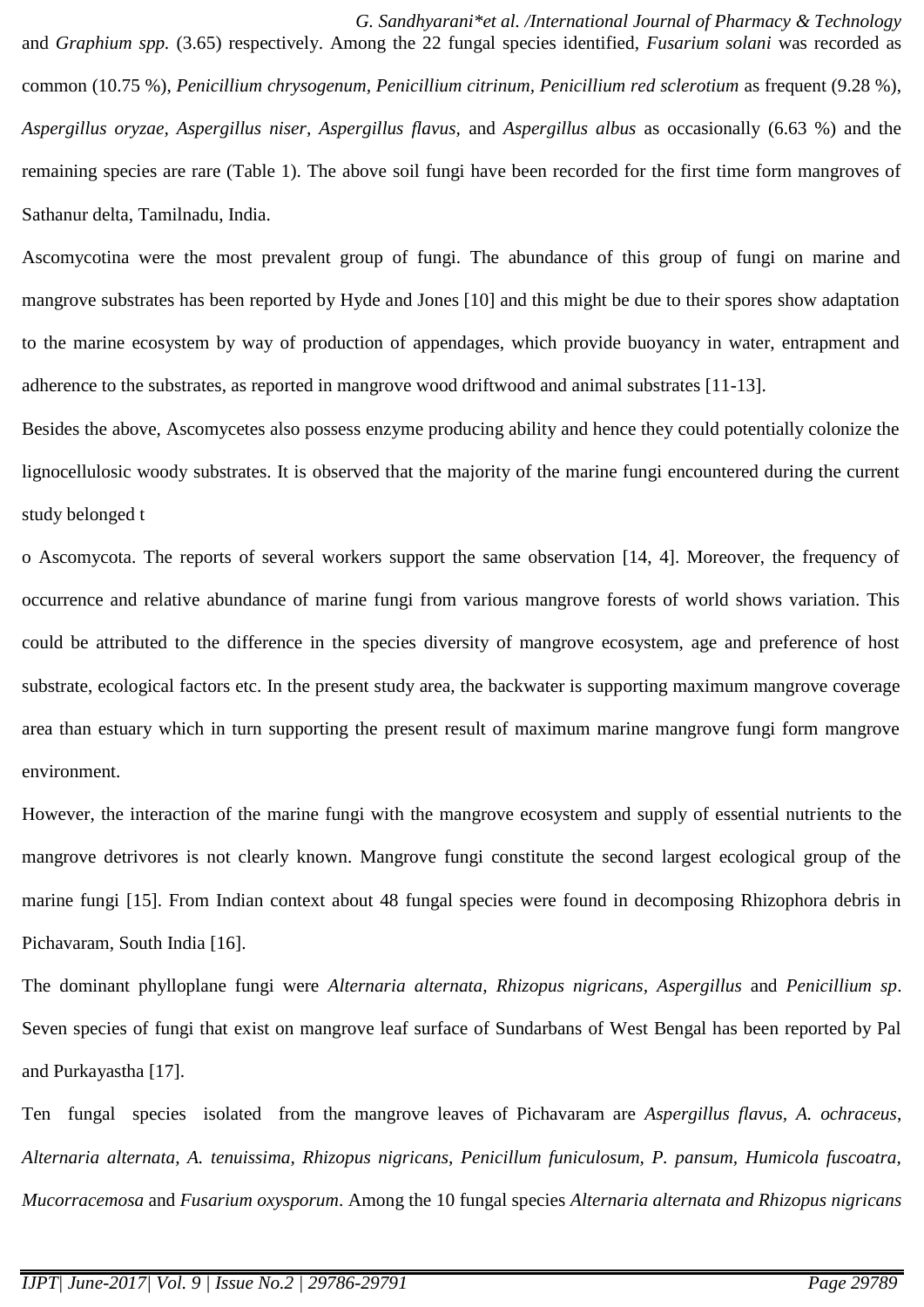*G. Sandhyarani\*et al. /International Journal of Pharmacy & Technology* are abundant in all the mangrove leaves [18].

In the present study, the identification of 22 different fungal species from Soil samples of Sathanur delta, Tamilnadu also supports the previous researchers who have identified the same fungal species from different mangrove habitats of India. The fungal identification from different Indian mangrove is mainly from decaying leaf litter, submerged wood, decomposing mangrove plants, nematophores etc. However, a very little has been known about soil fungi from mangroves. So in the present study the identification of 22 fungal species from mangrove soil of Sathanur delta is the first report from this ecosystem.

**Table 1. Diversity of soil fungal species from mangrove soils of Sathanur delta.**

| S.N. | <b>Fungi Isolated</b>     | Site 1                   |            | Site-2         |            |
|------|---------------------------|--------------------------|------------|----------------|------------|
|      |                           | <b>CFU</b>               | %/Gms soil | <b>CFU</b>     | %/Gms soil |
| 01   | Acremonium roseum         | 15                       | 1.44       | 24             | 3.65       |
| 02   | Alternaria alternate      | 23                       | 2.21       | --             |            |
| 03   | Aspergillus albus         | 04                       | 0.38       | $\overline{a}$ |            |
| 04   | Aspergillus flavus        | 20                       | 1.92       | $-$            |            |
| 05   | Aspergillus niser         | 23                       | 2.21       | --             |            |
| 06   | Aspergillus oryzae        | 22                       | 2.12       | 09             | 1.36       |
| 07   | Cladosporium oxysporum    | 10                       | 0.96       | $\overline{a}$ |            |
| 08   | Epicoccumpurpura scence   | 10                       | 0.96       | --             |            |
| 09   | Fusarium oxysporum        | $-$                      |            | 13             | 1.97       |
| 10   | Fusarium pallidoroseum    | 02                       | 0.19       | $\overline{a}$ | <b>.</b>   |
| 11   | Fusarium solani           | 50                       | 4.82       | 39             | 5.93       |
| 12   | Graphium spp.             | 08                       | 0.77       | 24             | 3.65       |
| 13   | Geotrichum candium        | 04                       | 0.38       | $-$            |            |
| 14   | Verticillium spp.         | $-$                      | --         | 16             | 2.43       |
| 15   | Paecilomyces variotii     | 08                       | 0.77       | --             |            |
| 16   | Penicillium chrysogenum   | 20                       | 1.92       | $\overline{a}$ |            |
| 17   | Penicillium citrinum      | $-$                      |            | 19             | 2.89       |
| 18   | Penicilliumred sclerotium |                          |            | 36             | 4.47       |
| 19   | Phoma spp.                | 22                       | 2.12       | $27\,$         | 4.19       |
| 20   | Streptomyces albus        | 21                       | 2.02       | 25             | 3.80       |
| 21   | Trichoderma Virnse        | 10                       | 0.96       | 55             | 8.37       |
| 22   | Trichoderma viride        | $\overline{\phantom{a}}$ | Ļ.         | 150            | 22.83      |
|      | Total 272                 | 272                      | 26.15      | 437            | 65.54      |